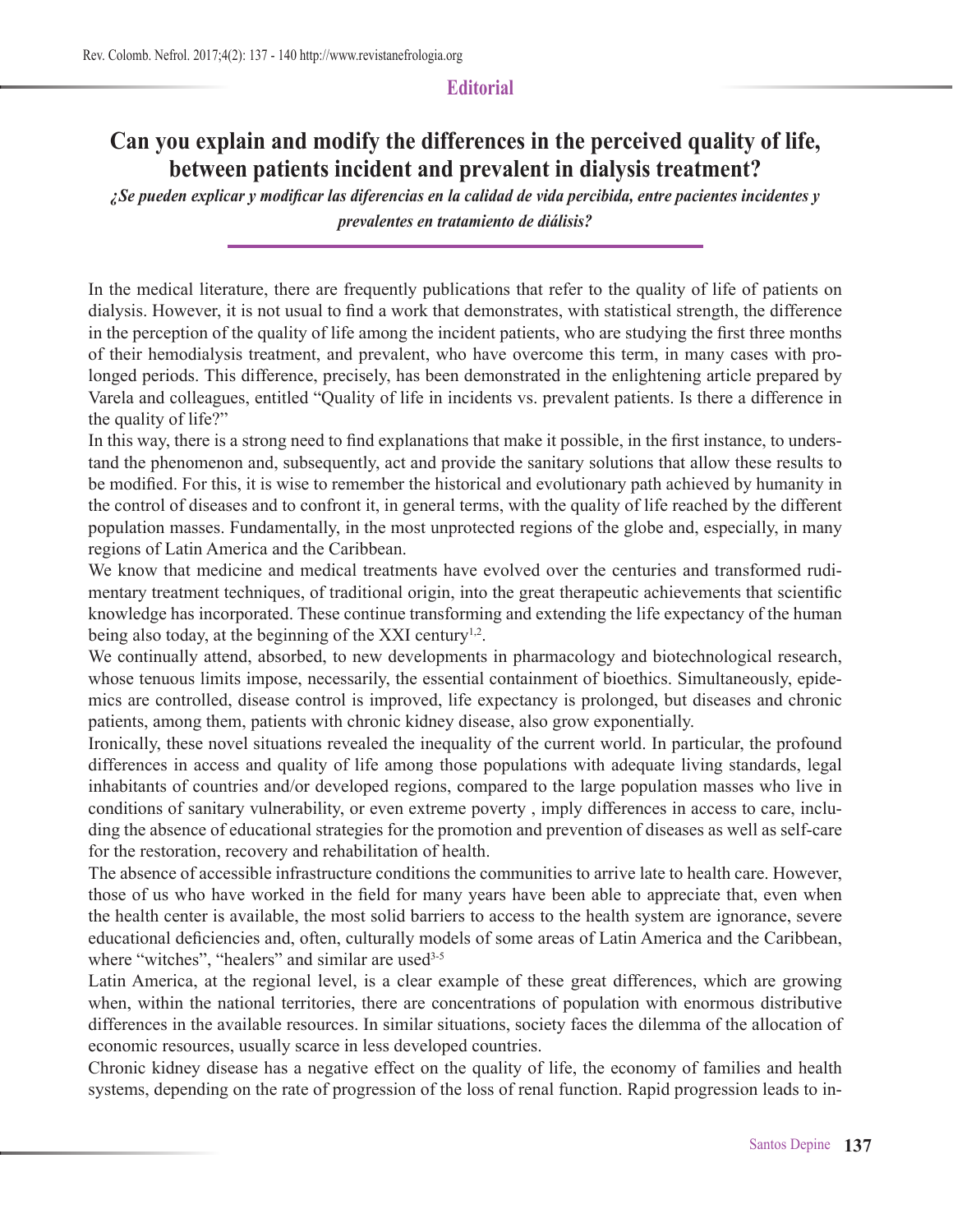creased costs, reduced quality of life and premature death. Mortality in stage 4 (glomerular filtration rate of 30-15 ml/minute) is higher than 45%  $\frac{6}{3}$ , which adds to the deaths that occurred in the previous stages of the disease, almost always due to cardiovascular causes. Survivors, the remaining percentage of stage 4, will enter dialysis, usually in emergency situations and/or clinical decompensation, without prior anticipatory or preparatory controls for substitution therapy, whichever is chosen. In such cases, therapeutic salvage techniques are required, such as the placement of transient catheters for emergency hemodialysis. This explains sufficiently, the difference in quality of life and survival of these incident patients, of great clinical instability, and without the adequate psychological preparation, neither for their illness nor for this new situation of dependence on technological processes as life support of his existence<sup>7</sup>.

In this context, it is easy to understand that quality of life, as a holistic and absolutely subjective concept, cannot be comparable between people from different ethnic groups, countries and population groups, with their particular conditions. Even within the same country, there are asymmetries. I consider it important to reaffirm conceptually that it is a mistake, in language, to declare a patient terminal when he is in advanced stages of his kidney disease. It is advisable, then, to modify in the medical nomenclature the concept of terminal chronic renal failure for patients in stage 5 D.<sup>8</sup>, and transform it for permanent chronic renal failure. This would also generate a positive externalization among health funders, since the permanent ceases to be terminal.

When patients are controlled early and can achieve regression and/or remission of kidney disease, they begin to modify the alternatives of global control of homeostasis, in its biological and emotional aspects. Thus, the subjective perception of quality of life is impacted, beyond the objectivity of altered clinical-chemical values. In addition, there are also schemes for the absence of systematized health programs articulated with society, under the concept of transdisciplinarity, with health professionals committed to their development.

Therefore, it is necessary to review, in each country, the financing policies of the health programs and the macro-budgetary allocations secondary to differentiated population groups with specific coverage needs. For example, in the programs articulated between renal health and other prevalent chronic pathologies, with a holistic and integral conceptualization<sup>9</sup>.

Latin America, through the Latin American Society of Nephrology and Hypertension, has been a pioneer in propel and promoting these public policies, providing evidence of the need and importance of acting comprehensively in the prevention and control of kidney diseases<sup>10-12</sup>. These efforts have not been crystallized nor included in the public policies of the countries, with the result of a lower quality of life in the incident patients than in the prevalent ones. However, at first glance, better results would be expected, such as the entrance of well-compensated, controlled patients with permanent vascular access that is permeable and ready to be used. At least, failing that, prepared to start a peritoneal dialysis therapy or even a kidney transplant, in the countries where the legislation allows it.

Our considerations would be incomplete if the importance of the educational role of the health team was not highlighted. It is time that the new training models, still focused on a biomedical model, focus on a biomedical, ethical, psychosocial and economic understanding. It is necessary a global conception that seeks to achieve and maintain the quality of life, through the management and stimulation of the knowledge imparted and, fundamentally, the concern for the excellence in the quality of the practice. This last aspect must necessarily extend to the quality of interpersonal relationships, whether they are doctor/patient, doctor/family, or doctor/community. Likewise, the teaching of transversal generic competences should be included in the university curricula for teaching<sup>13</sup>.

Let us return, at this point, to the initial question: can the differences in the quality of life perceived be explained and modified between incidents that are prevalent in dialysis treatment? We have seen, in this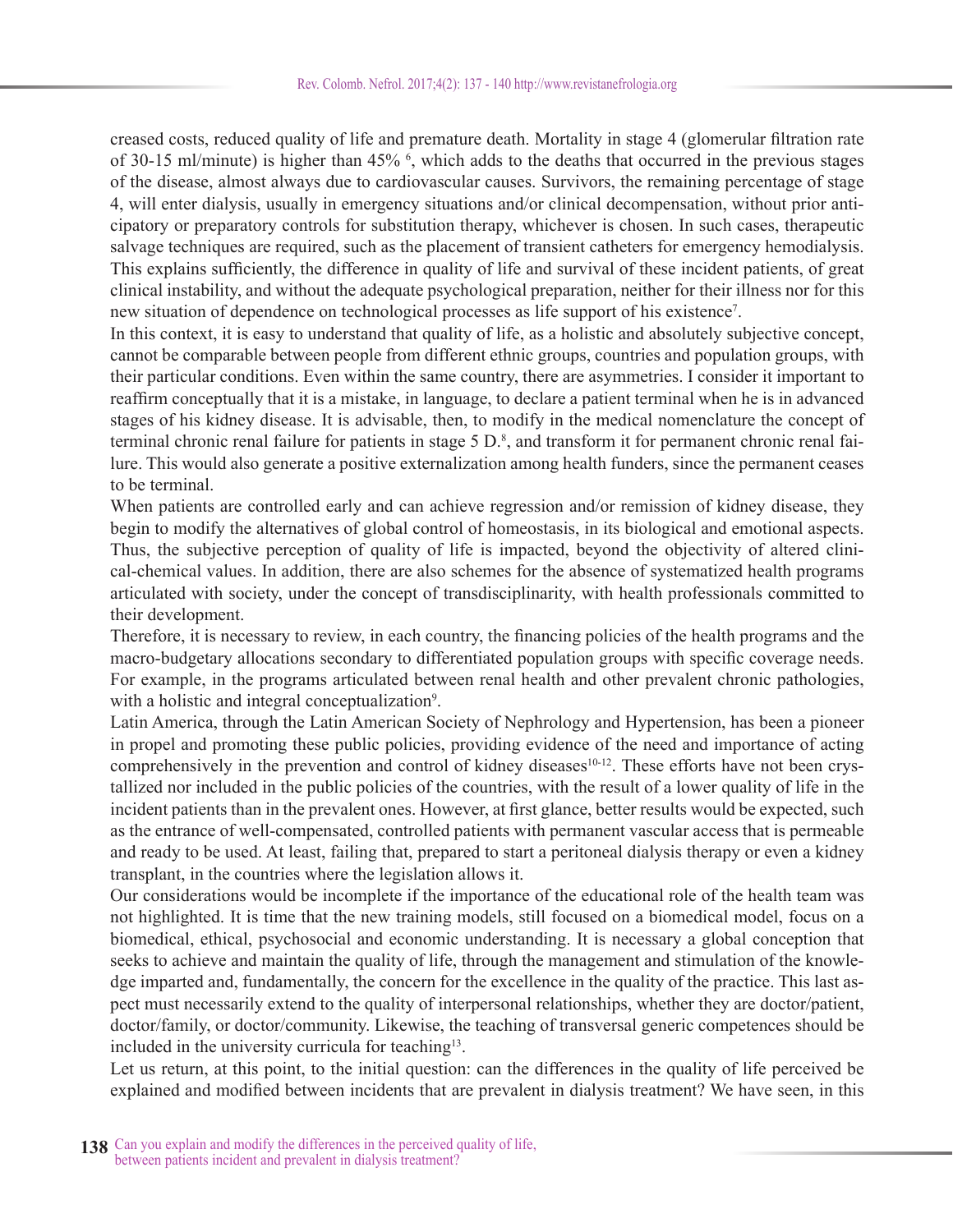exhibition, the conditioning factors that justify such a difference. However, the most important thing to note is that, when designing and executing systematized programs, these differences can be modified. This is the case of what was published, in Colombia, by Dr. Gustavo José Aroca Martinez, with a regional risk management model for lupus nephritis, but assimilable to all renal pathologies, in its trans-disciplinary work dynamics<sup>14</sup>.

Santos Depine Profesor emérito, Universidad del Salvador, Argentina Profesor investigador, Universidad Simón Bolívar, Colombia Coordinador internacional de RISRECP Director de Calidad de la Confederación de Asociaciones de Diálisis de la República Argentina. Asesor para el Análisis y Evaluación de los Proyectos, Unidad de Financiamiento Internacional, Ministerio de Salud, Argentina adepine@intramed.net

## **References**

- 1. Depine S. El médico en la consulta. La rejerarquización académica de viejas artesanías. Drogas. Mejor hablar de ciertas cosas. 1997. Faculty of Law. Univ. Nac. de Bs. As.
- 2. Challú A., Burgos-Calderón R., Depine, S., Feler, D., & Manzor, D. (1999). La Nefrología en Latinoamérica. Buenos Aires: SLANH.
- 3. Plata R., Silva C., Yahuita J., Perez L., Schieppati A., Remuzzi G. The first clinical and epidemiological program on renal disease in Bolivia: a model for prevention and early diagnosis of renal diseases in the developing countries. Nephrol Dial Transplant. 1998;13:3034-3036
- 4. Depine S. National program for the prevention and control of kidney diseases. Ministry of Health and Sports. República de Bolivia. 2007. Disponible en: http://www.fundacionvidasaludable.org/Docs/RenalHealthProgram/Prog\_Prevenci%C3%B3n\_%20 Control\_Enf\_Renales\_Bolivia.pdf
- 5. Ministry of Health and Sports. National program for the prevention and control of kidney diseases. Documentos técnicos normativos. Publicación 42. Bolivia. 2008
- 6. Keith DS, Nichols GA, Gullion CM, Brown JB, Smith DH. Longitudinal follow-up and outcomes among a population with chronic kidney disease in a large managed care organization. Internal Medical File 2004;164:659-63. Disponible en: https://doi. org/10.1001/archinte.164.6.659
- 7. Diccionario de la Real Academia Española. Disponible en: http://dle.rae.es
- 8. Depine S & Burgos-Calderón R. La integración de la salud pública y la nefrología clínica. Una asignatura pendiente para el siglo XXI. 2007. Disponible en: http://www.fundacionvidasaludable.org/Docs/RenalHealthProgram/IntegracionEntreSaludPublica\_y\_ NefrologiaClinica.pdf
- 9. Depine S. The role of government and competing priorities in minority populations and developing nations. Ethnicity & Disease. 2009;19:73-9. Disponible en: http://www.ishib.org/journal/19-1s1/ethn-19-01s1-73.pdf
- 10. Burgos-Calderón R & Depine S. Sustainable and tenable renal health model: A Latin American proposal of classification, programming, and evaluation. Kidney Int. 2005;68(Supp 97):S23-30.
- 11. Depine S & Burgos-Calderón R. Renal Health Models in Latin America: Development of National Programs of Renal Health. Ren. Fail. 2006;28(8):649-64. Disponible en: https://doi.org/10.1080/08860220600925743